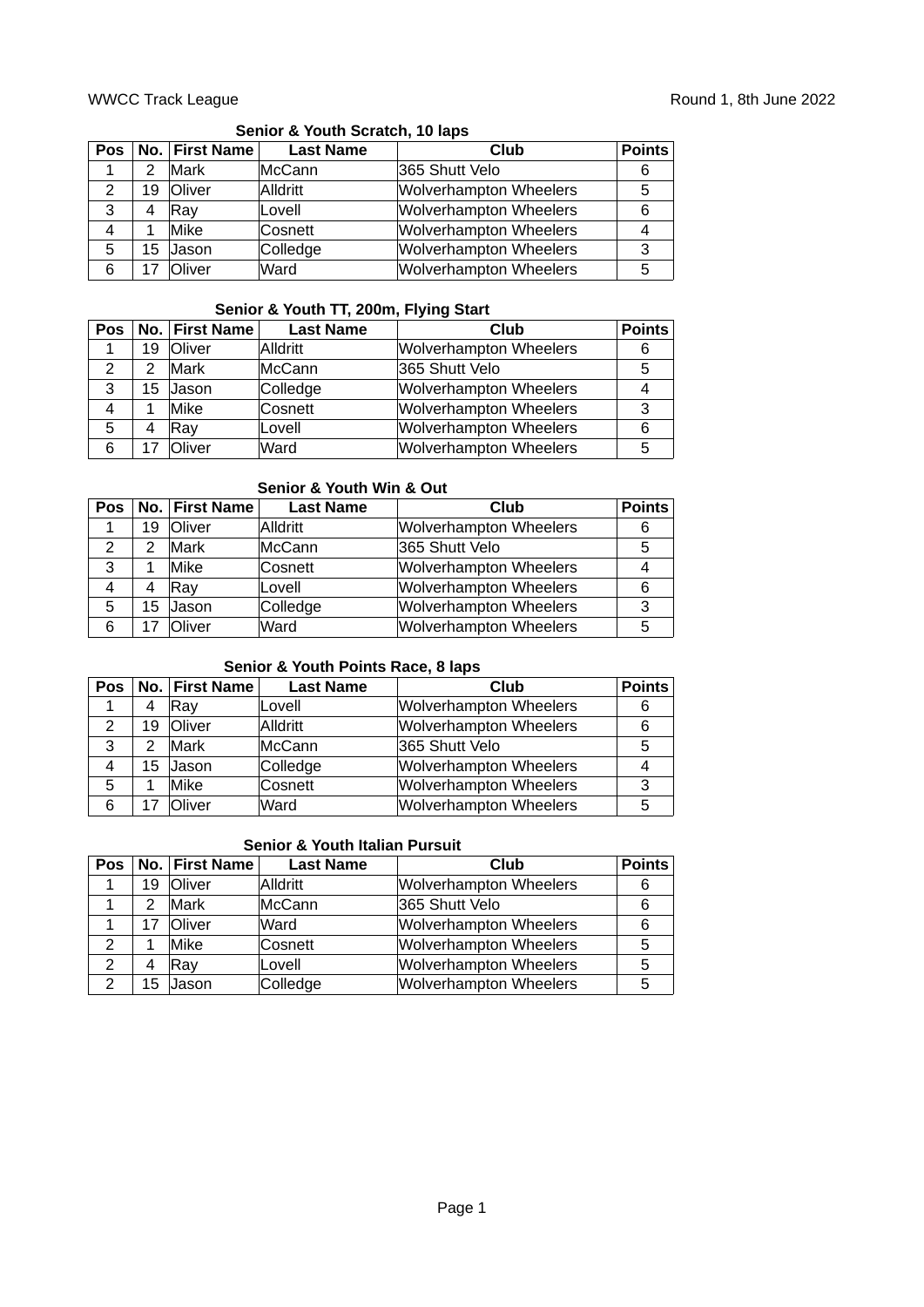## **Freewheelers A Scratch, 4 laps**

| Pos |   | No. First Name | <b>Last Name</b> | Club                      | <b>Points</b> |
|-----|---|----------------|------------------|---------------------------|---------------|
|     | 5 | Micah          | Johnson-Hayward  | Wolverhampton Wheelers CC |               |
|     |   | <b>Ben</b>     | Whitehouse       | Wolverhampton Wheelers CC |               |
|     |   | Alex           | Wilkes           | Wolverhampton Wheelers CC |               |
|     |   | Joshua         | Richards         | Wolverhampton Wheelers CC |               |

#### **Freewheelers B Handicap, 3 laps**

|    | Pos   No.   First Name | <b>Last Name</b> | Club                      | <b>Points</b> |
|----|------------------------|------------------|---------------------------|---------------|
| 17 | <b>Harriet</b>         | <b>Cosnett</b>   | Wolverhampton Wheelers CC | 6             |
| Q  | Annabelle              | Whitehouse       | Wolverhampton Wheelers CC | 5             |
|    | <b>Junior</b>          | Mathius-Bailey   | Wolverhampton Wheelers CC | Δ             |

#### **Freewheelers C Handicap, 1 lap**

| <b>Pos</b> |    | No.   First Name | <b>Last Name</b> | Club                      | <b>Points</b> |
|------------|----|------------------|------------------|---------------------------|---------------|
|            |    | <b>Ben</b>       | Stephens         | Wolverhampton Wheelers CC | 6             |
|            |    | 23 Victor        | Huruban          | Wolverhampton Wheelers CC | -5            |
|            | 19 | <b>IFvan</b>     | lNash            | Wolverhampton Wheelers CC |               |

## **Freewheelers A Elimination**

| <b>Pos</b> |   | <b>No. First Name</b> | <b>Last Name</b> | Club                             | <b>Points</b> |
|------------|---|-----------------------|------------------|----------------------------------|---------------|
|            | 5 | Micah                 | Johnson-Hayward  | Wolverhampton Wheelers CC        | 6             |
|            |   | <b>Ben</b>            | Whitehouse       | <b>Wolverhampton Wheelers CC</b> | 5             |
|            |   | Alex                  | Wilkes           | Wolverhampton Wheelers CC        | 4             |
|            |   | Joshua                | Richards         | <b>Wolverhampton Wheelers CC</b> | -3            |

## **Freewheelers B Elimination**

|    | Pos   No.   First Name | <b>Last Name</b> | Club                      | <b>Points</b> |
|----|------------------------|------------------|---------------------------|---------------|
| q  | <b>Annabelle</b>       | Whitehouse       | Wolverhampton Wheelers CC |               |
| 17 | Harriet                | <b>Cosnett</b>   | Wolverhampton Wheelers CC | 5             |
|    | Junior                 | Mathius-Bailey   | Wolverhampton Wheelers CC |               |

#### **Freewheelers C Slalom**

| <b>Pos</b> |   | No. First Name | <b>Last Name</b> | Club                      | <b>Points</b> |
|------------|---|----------------|------------------|---------------------------|---------------|
|            | 8 | <b>Ben</b>     | Stephens         | Wolverhampton Wheelers CC |               |
|            |   | 23 Victor      | Huruban          | Wolverhampton Wheelers CC | 5             |
|            |   | 19 Evan        | lNash            | Wolverhampton Wheelers CC |               |